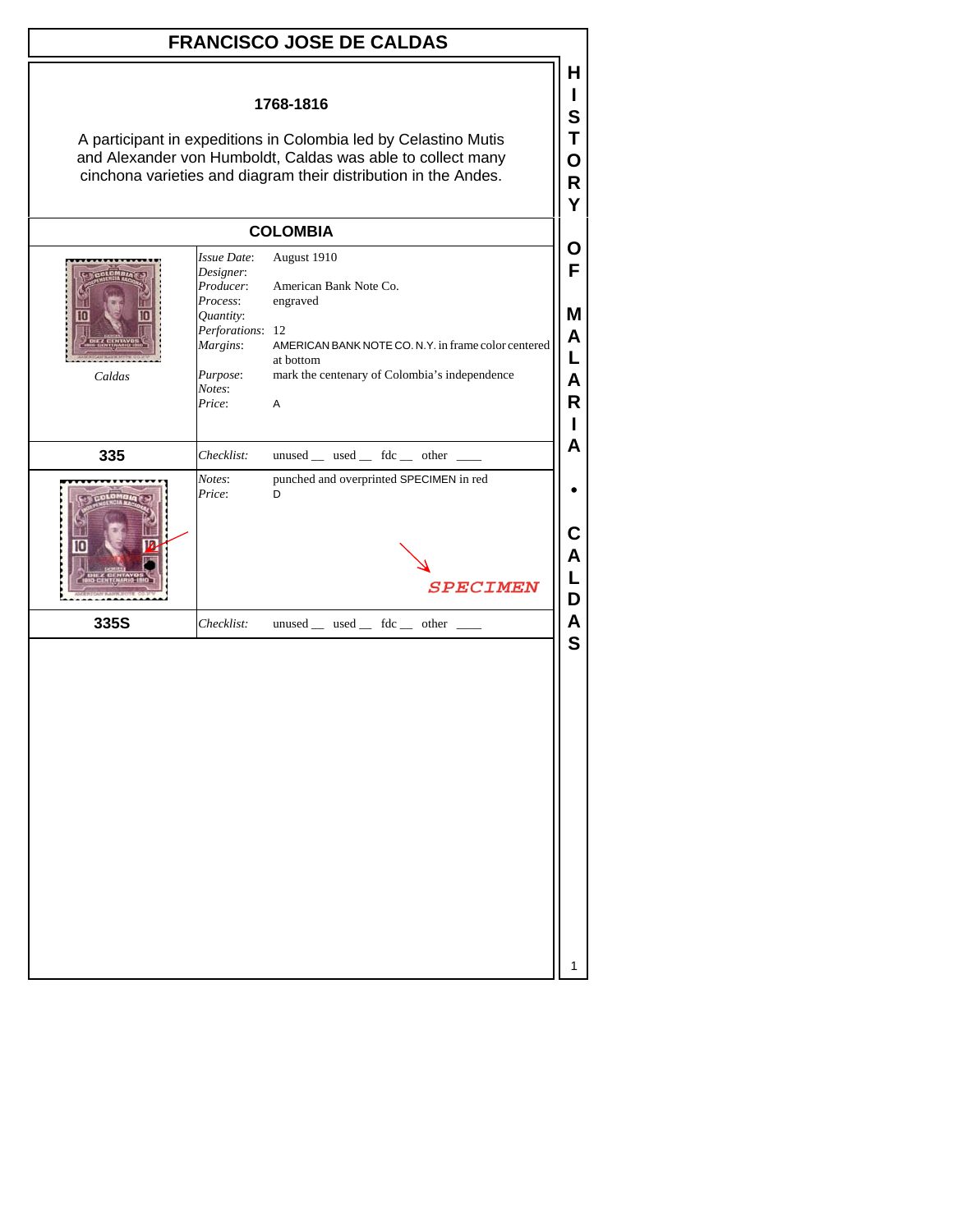|                                                       |                                            |                                                                                                                                       | <b>FRANCISCO JOSE DE CALDAS</b>                                                                                                                        |
|-------------------------------------------------------|--------------------------------------------|---------------------------------------------------------------------------------------------------------------------------------------|--------------------------------------------------------------------------------------------------------------------------------------------------------|
| Н<br>I<br>S<br>T<br>$\mathbf{o}$<br>$\mathsf{R}$<br>Y | Caldas                                     | <b>Issue Date:</b><br>Designer:<br>Producer:<br>Process:<br>Quantity:<br>Perforations: 14<br>Margins:<br>Purpose:<br>Notes:<br>Price: | 1917<br>Perkins, Bacon & Co., London<br>engraved<br>PERKINS, BACON & C <sup>o</sup> . L <sup>D.</sup> LONDON in frame<br>color centered at bottom<br>A |
| O<br>F                                                | 339                                        | Checklist:                                                                                                                            | $unused$ __ used __ fdc __ other ___                                                                                                                   |
| M<br>A<br>L<br>A<br>$\mathsf{R}$                      | <b>MEDIO CENTA</b><br><b>MEDIO CENTAVI</b> |                                                                                                                                       | Notes: imperforate pair; not regularly issued<br>Price: D                                                                                              |
| I                                                     | 339 i                                      |                                                                                                                                       | Checklist:                                                                                                                                             |
| A<br>C<br>A<br>L<br>D<br>A<br>S                       | From right                                 | Notes: plate proof<br>Price: F                                                                                                        |                                                                                                                                                        |
|                                                       | 339PP                                      | Checklist: _                                                                                                                          |                                                                                                                                                        |
|                                                       |                                            | Notes: sunken die proof<br>Price: F                                                                                                   |                                                                                                                                                        |
| 2                                                     | 339DP                                      |                                                                                                                                       |                                                                                                                                                        |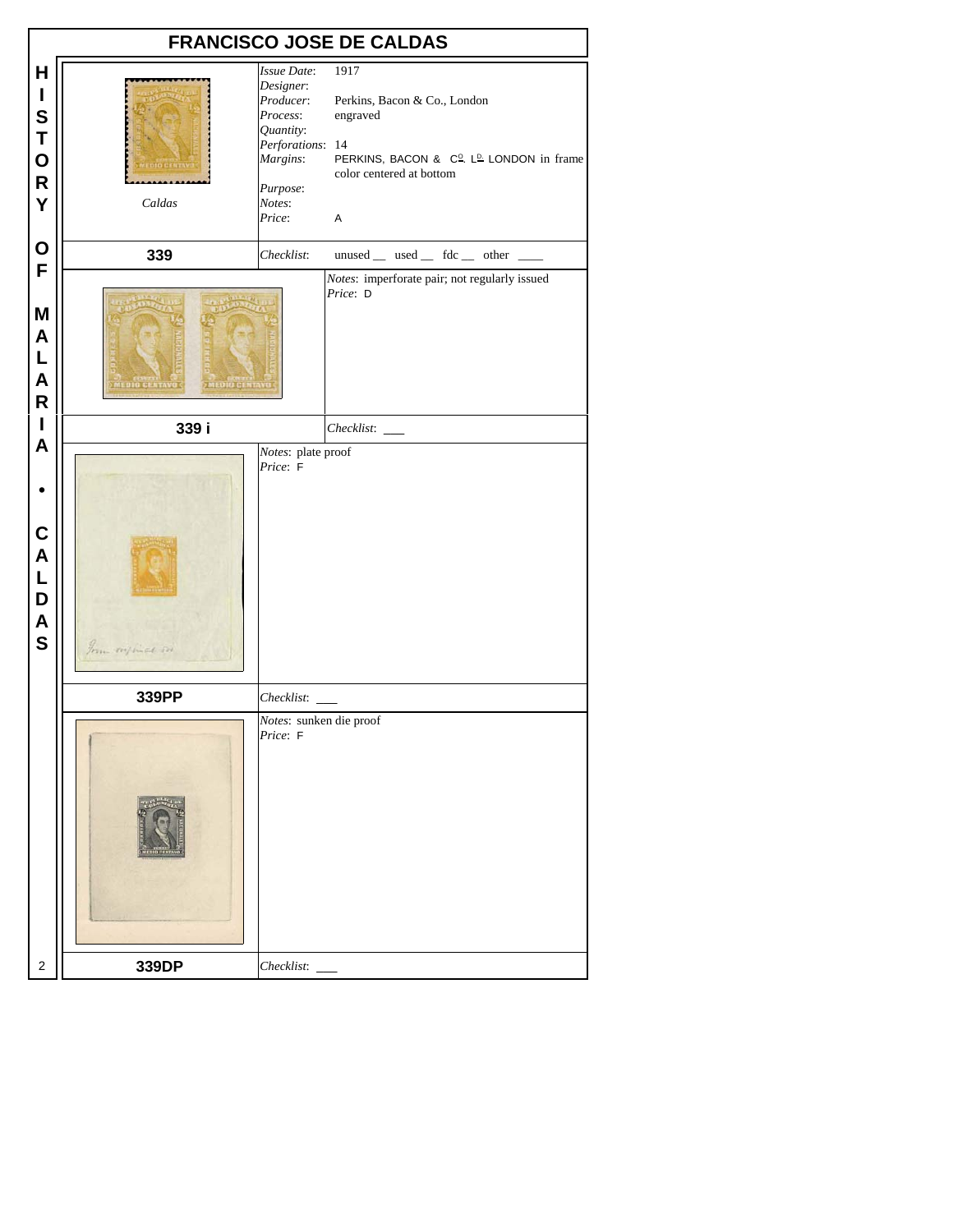|                     |                                                                                                                                       | <b>FRANCISCO JOSE DE CALDAS</b>                                                                                                                        |                                                                    |
|---------------------|---------------------------------------------------------------------------------------------------------------------------------------|--------------------------------------------------------------------------------------------------------------------------------------------------------|--------------------------------------------------------------------|
| Caldas              | <b>Issue Date:</b><br>Designer:<br>Producer:<br>Process:<br>Quantity:<br>Perforations: 14<br>Margins:<br>Purpose:<br>Notes:<br>Price: | 1926<br>Perkins, Bacon & Co., London<br>engraved<br>PERKINS, BACON & C <sup>o</sup> . L <sup>p.</sup> LONDON in frame color<br>centered at bottom<br>в | Н<br>L<br>S<br>T<br>$\mathbf O$<br>R<br>Υ                          |
| 402                 | Checklist:                                                                                                                            | unused _ used _ fdc _ other _                                                                                                                          | Ο<br>F                                                             |
|                     |                                                                                                                                       | Notes: plate proof<br>Price: F                                                                                                                         | Μ<br>A<br>L<br>Α<br>R<br>Α<br>С<br>A<br>L<br>D<br>A<br>$\mathbf s$ |
| 402 PP              |                                                                                                                                       | Checklist:                                                                                                                                             |                                                                    |
| -probabilizer 11111 |                                                                                                                                       | Notes: die proof<br>Price: F                                                                                                                           |                                                                    |
| 402 DP              |                                                                                                                                       | Checklist:                                                                                                                                             | 3                                                                  |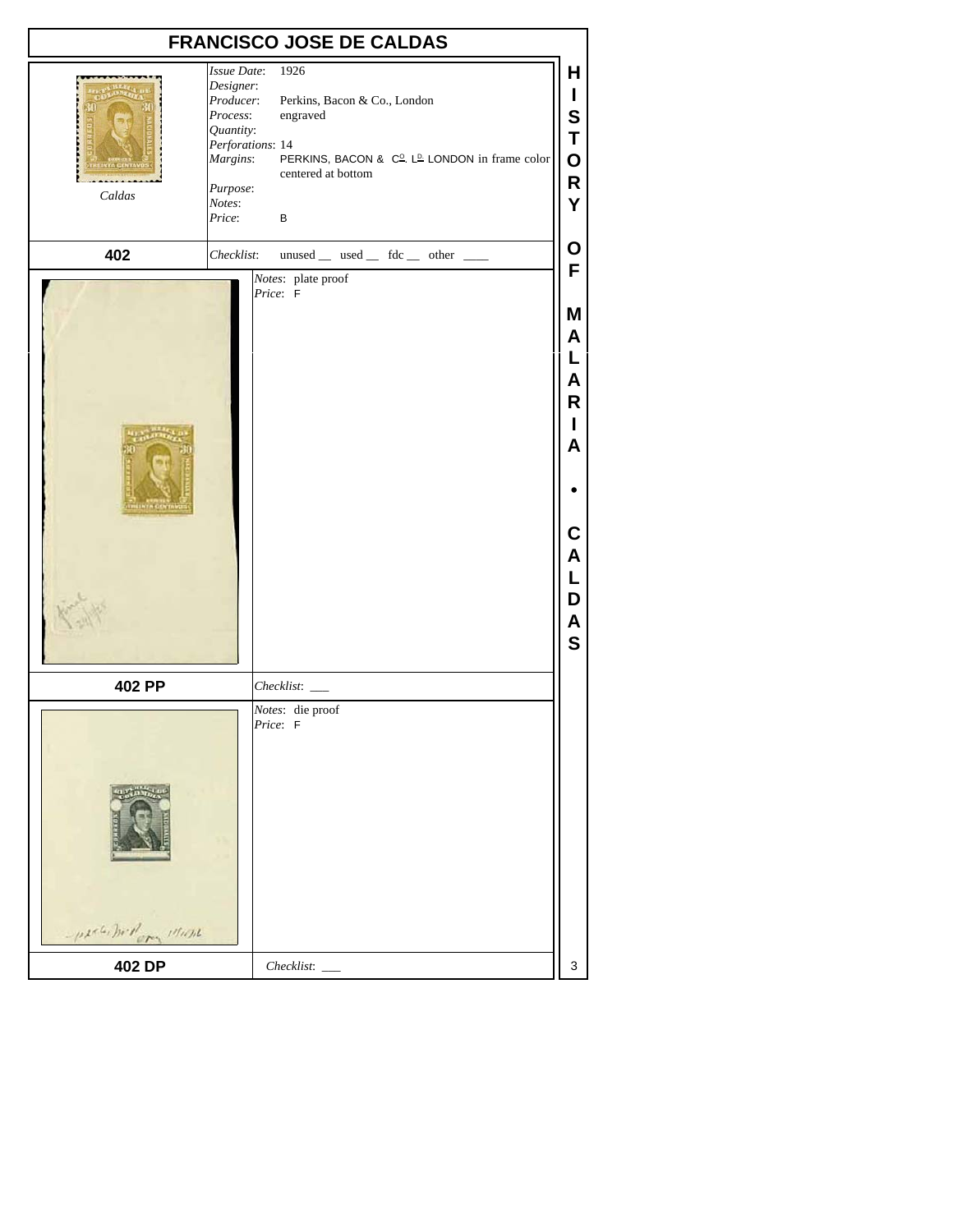|                                                                 |                                      |                  | <b>FRANCISCO JOSE DE CALDAS</b>                               |                     |
|-----------------------------------------------------------------|--------------------------------------|------------------|---------------------------------------------------------------|---------------------|
| H<br>I<br>$\mathbf s$<br>T<br>$\mathbf{o}$<br>$\mathsf{R}$<br>Y | Caldas                               | Notes:<br>Price: | Issue Date: January 20, 1932<br>#402 surcharged in black<br>С | $20$<br>$[EMTAVOS]$ |
|                                                                 | 410                                  | Checklist:       | $unused$ __ used __ fdc __ other __                           |                     |
| O<br>F                                                          |                                      | Notes:<br>Price: | inverted surcharge<br>D                                       |                     |
| M<br>$\pmb{\mathsf{A}}$<br>L<br>$\mathsf{A}$<br>$\mathsf{R}$    | <b>Image Not</b><br><b>Available</b> |                  |                                                               |                     |
| I                                                               | 410a                                 | Checklist:       | unused _ used _ fdc _ other _                                 |                     |
| A                                                               |                                      | Notes:<br>Price: | double surcharge<br>D                                         |                     |
| $\mathbf c$<br>$\overline{\mathsf{A}}$<br>L<br>D                | <b>Image Not</b><br><b>Available</b> |                  |                                                               |                     |
| $\overline{\mathsf{A}}$                                         | 410b                                 | Checklist:       | $unused$ __ used __ fdc __ other __                           |                     |
| $\mathbf S$                                                     |                                      |                  |                                                               |                     |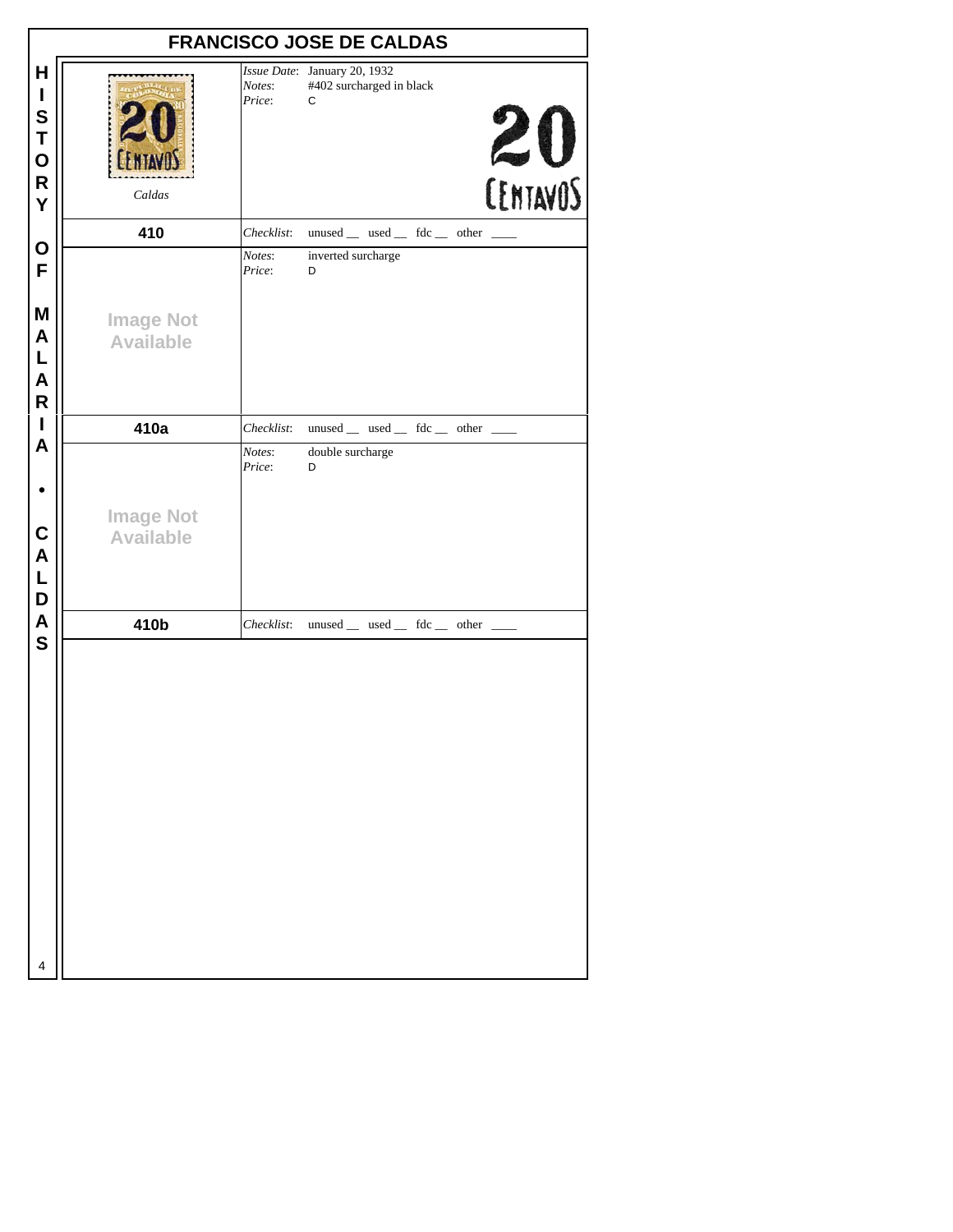|        | <b>FRANCISCO JOSE DE CALDAS</b>                                                                                                                                                                                                                                                                     |                                      |
|--------|-----------------------------------------------------------------------------------------------------------------------------------------------------------------------------------------------------------------------------------------------------------------------------------------------------|--------------------------------------|
| Caldas | Issue Date:<br>March 3, 1939<br>Designer:<br>American Bank Note Co.<br>Producer:<br>Process:<br>engraved<br>Watermark: wavy lines and C multiple<br>Quantity:<br>Perforations: 12<br>AMERICAN BANK NOTE CO. N.Y. in frame color<br>Margins:<br>centered at bottom<br>Purpose:<br>Notes:<br>Price: A | H<br>L<br>S<br>Τ<br>O<br>R<br>Y<br>Ο |
| 473    | unused _ used _ fdc _ other _<br>Checklist:                                                                                                                                                                                                                                                         | F                                    |
|        | Notes: punched and overprinted SPECIMEN in red<br>Price: D<br><b>SPECIMEN</b>                                                                                                                                                                                                                       | M<br>A<br>L<br>Α<br>R                |
| 473S   | Checklist:                                                                                                                                                                                                                                                                                          | I<br>A                               |
|        |                                                                                                                                                                                                                                                                                                     |                                      |
|        |                                                                                                                                                                                                                                                                                                     | С<br>Α<br>L<br>D<br>Α<br>$\mathbf S$ |
|        |                                                                                                                                                                                                                                                                                                     | 5                                    |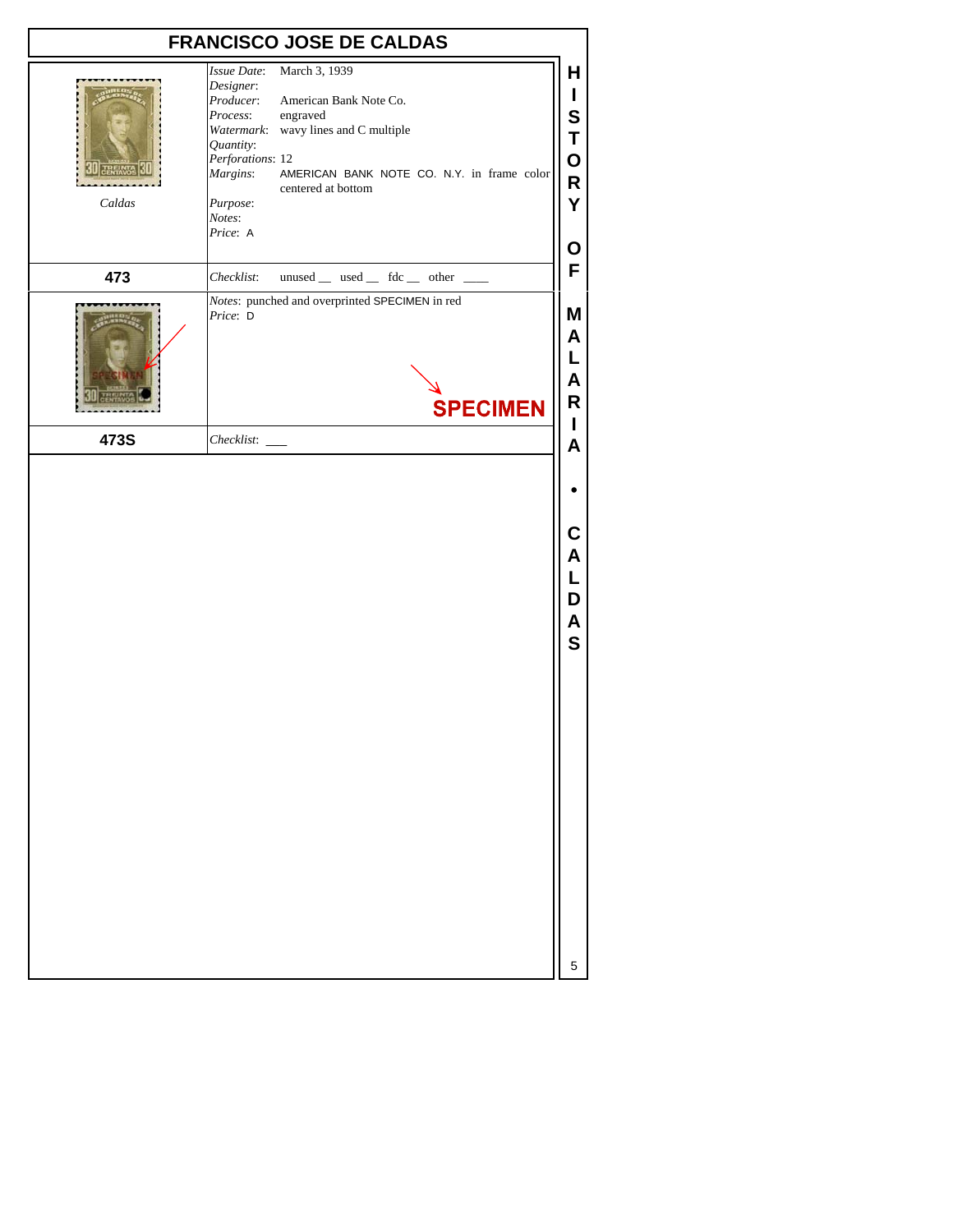| 1944<br>H<br>Issue Date:<br>Designer:<br>$\mathbf{I}$<br>Producer:<br>Litografia Nacional<br>S<br>lithography<br>Process:<br>wavy lines and C multiple<br>Watermark:<br>T<br>Quantity:<br>$\mathbf O$<br>Perforations: 121/2<br>Margins:<br>$\overline{\mathsf{R}}$<br>centered at bottom<br>Y<br>Caldas<br>Purpose:<br>Notes:<br>Price:<br>$\mathbf C$<br>O<br>F<br>518<br>unused __ used __ fdc __ other __<br>Checklist:<br>Notes: imperforate pair<br>M<br>Price: E<br>A<br>L<br><b>Image Not Available</b><br>A<br>$\mathsf{R}$<br>$\mathbf{I}$<br>A<br>518a<br>Checklist:<br>C<br>$\boldsymbol{\mathsf{A}}$<br>L<br>D<br>$\overline{\mathsf{A}}$<br>S |  | <b>FRANCISCO JOSE DE CALDAS</b>              |
|-------------------------------------------------------------------------------------------------------------------------------------------------------------------------------------------------------------------------------------------------------------------------------------------------------------------------------------------------------------------------------------------------------------------------------------------------------------------------------------------------------------------------------------------------------------------------------------------------------------------------------------------------------------|--|----------------------------------------------|
|                                                                                                                                                                                                                                                                                                                                                                                                                                                                                                                                                                                                                                                             |  | LITOGRAFIA NACIONAL · BOGOTA in design color |
|                                                                                                                                                                                                                                                                                                                                                                                                                                                                                                                                                                                                                                                             |  |                                              |
|                                                                                                                                                                                                                                                                                                                                                                                                                                                                                                                                                                                                                                                             |  |                                              |
|                                                                                                                                                                                                                                                                                                                                                                                                                                                                                                                                                                                                                                                             |  |                                              |
| 6                                                                                                                                                                                                                                                                                                                                                                                                                                                                                                                                                                                                                                                           |  |                                              |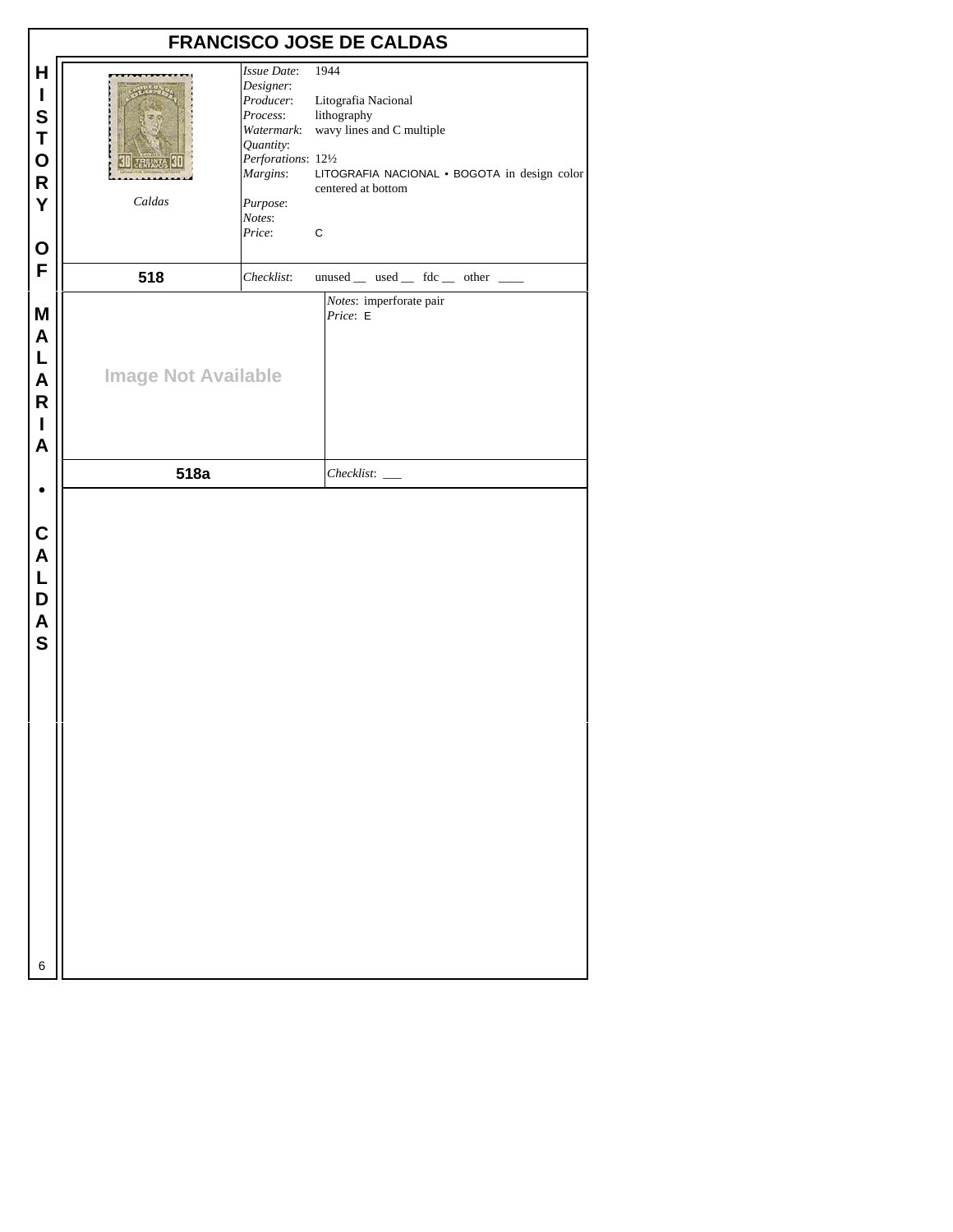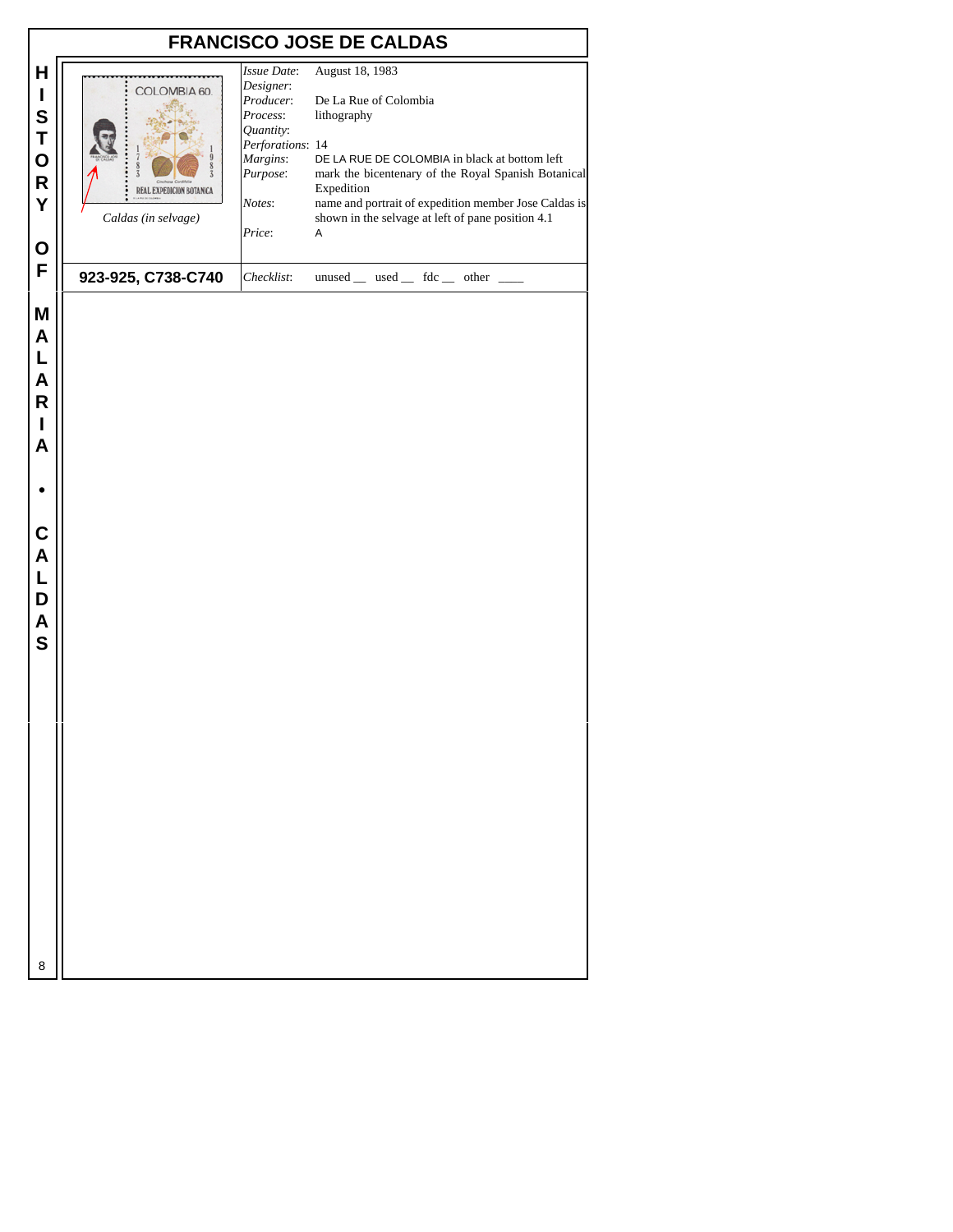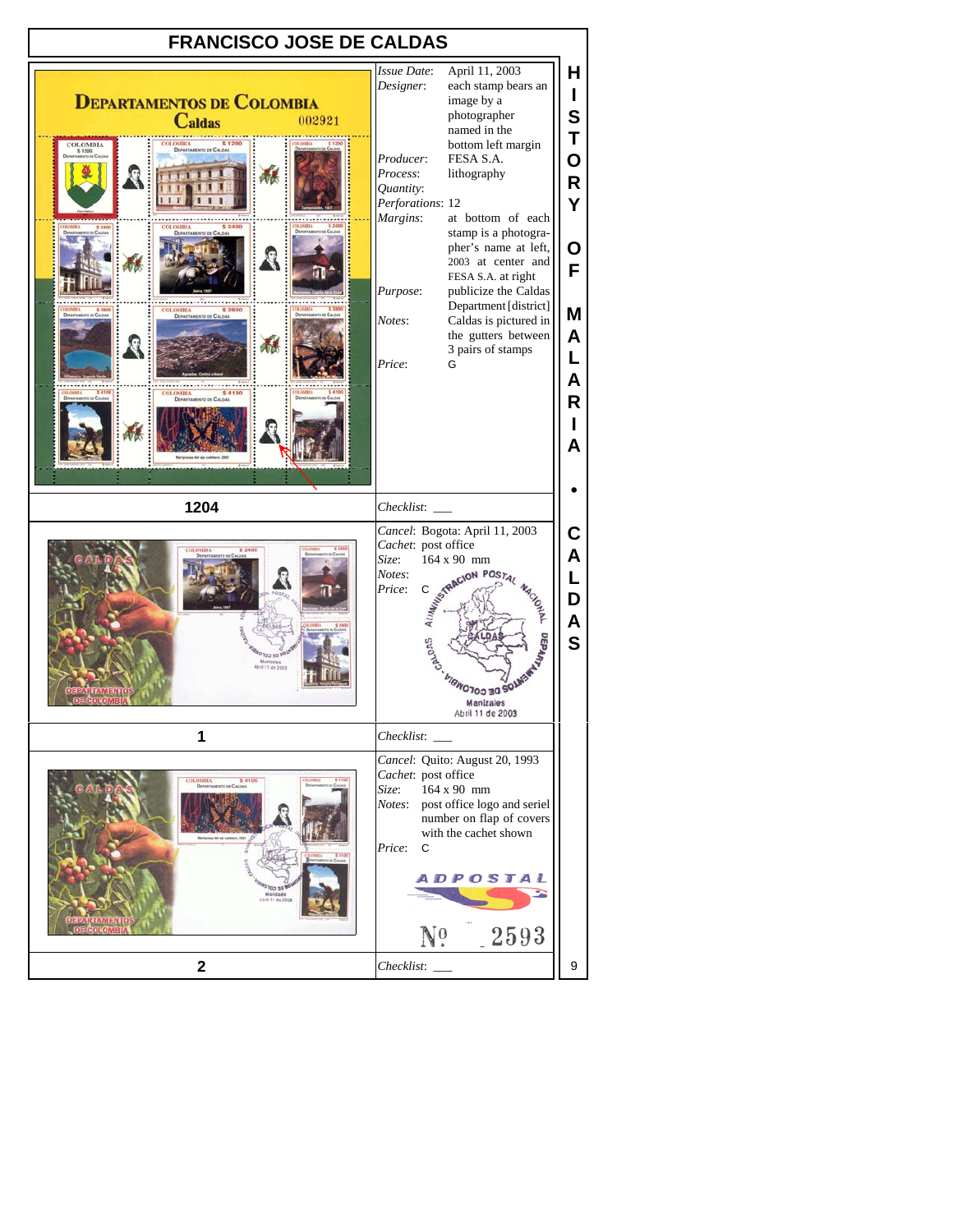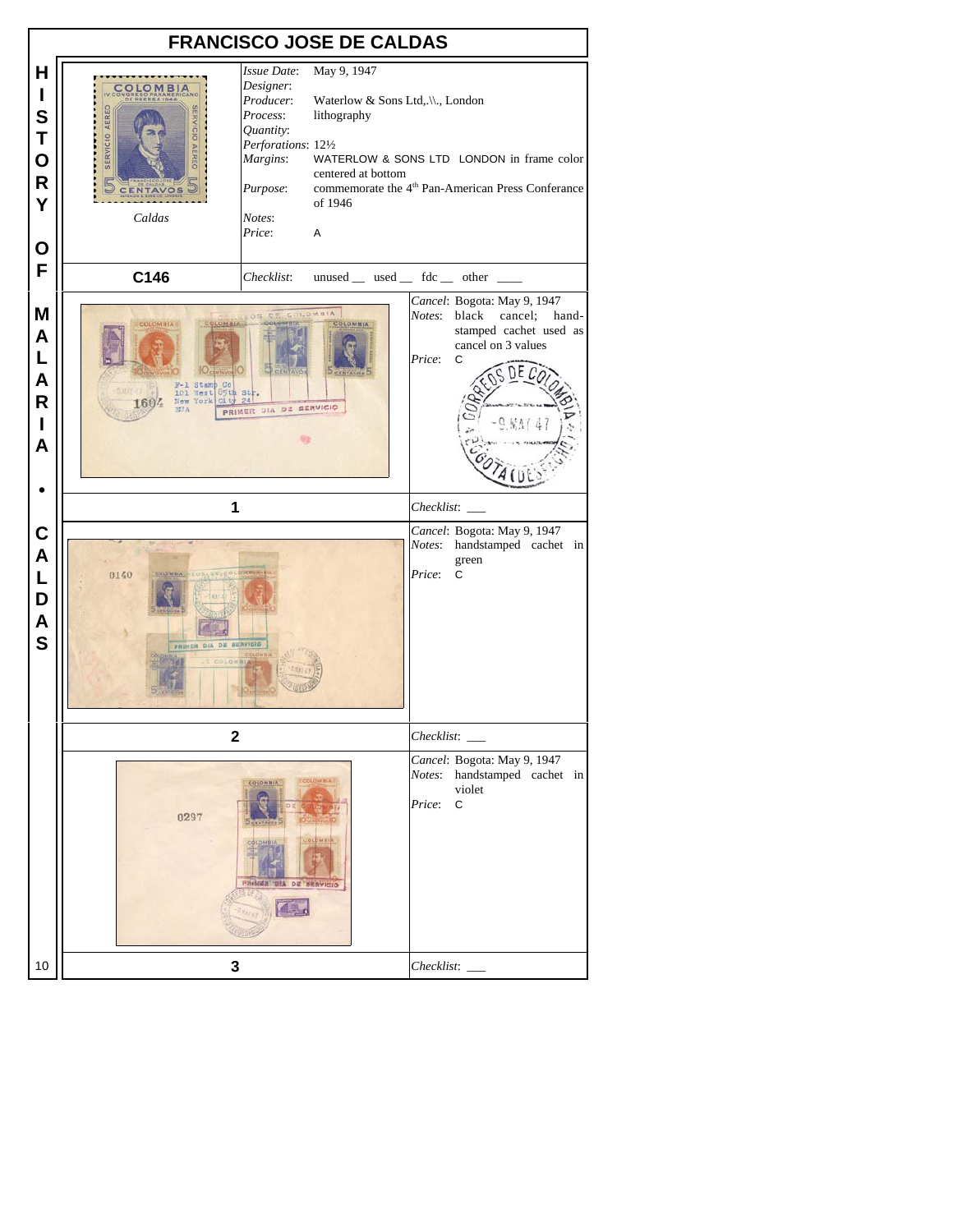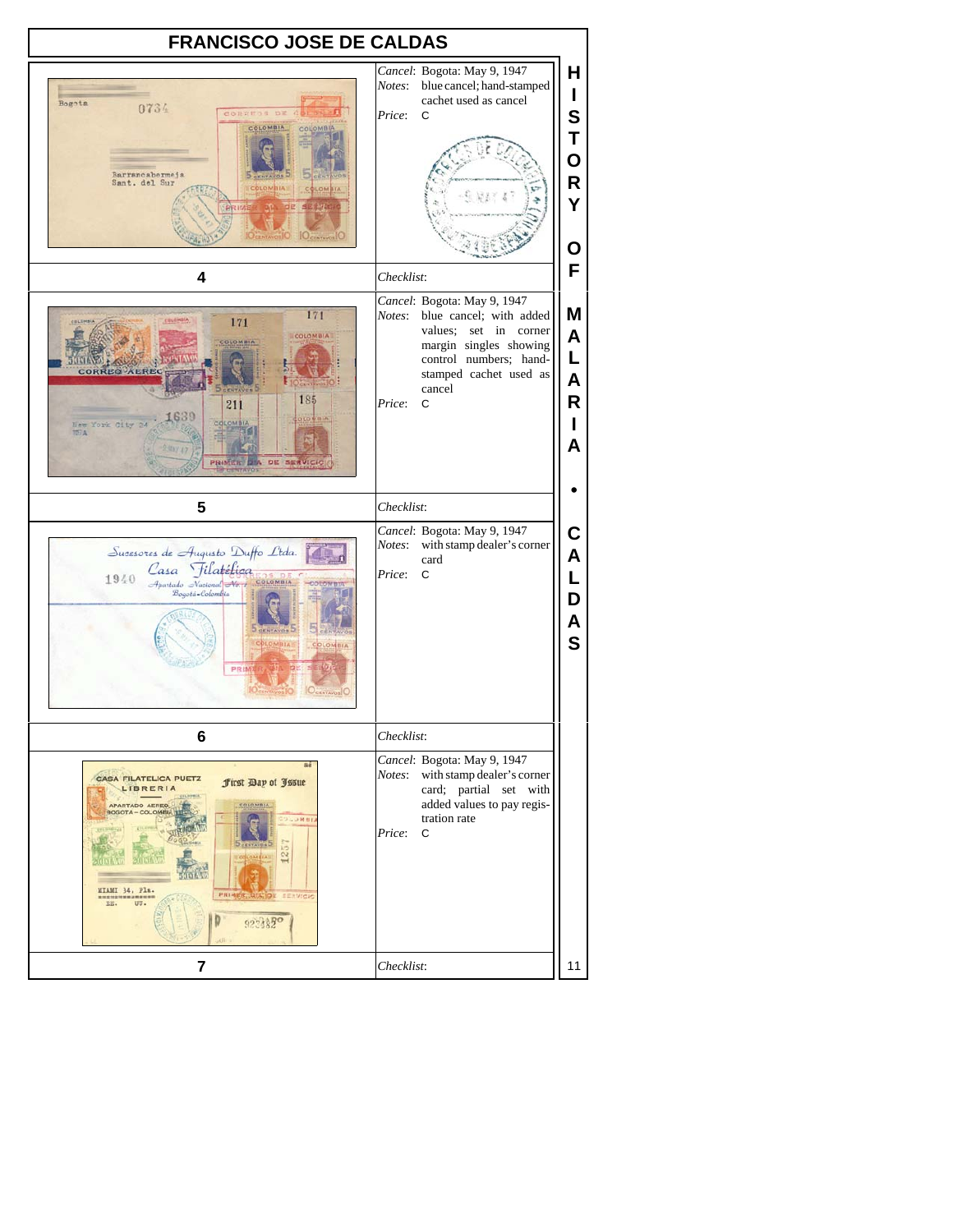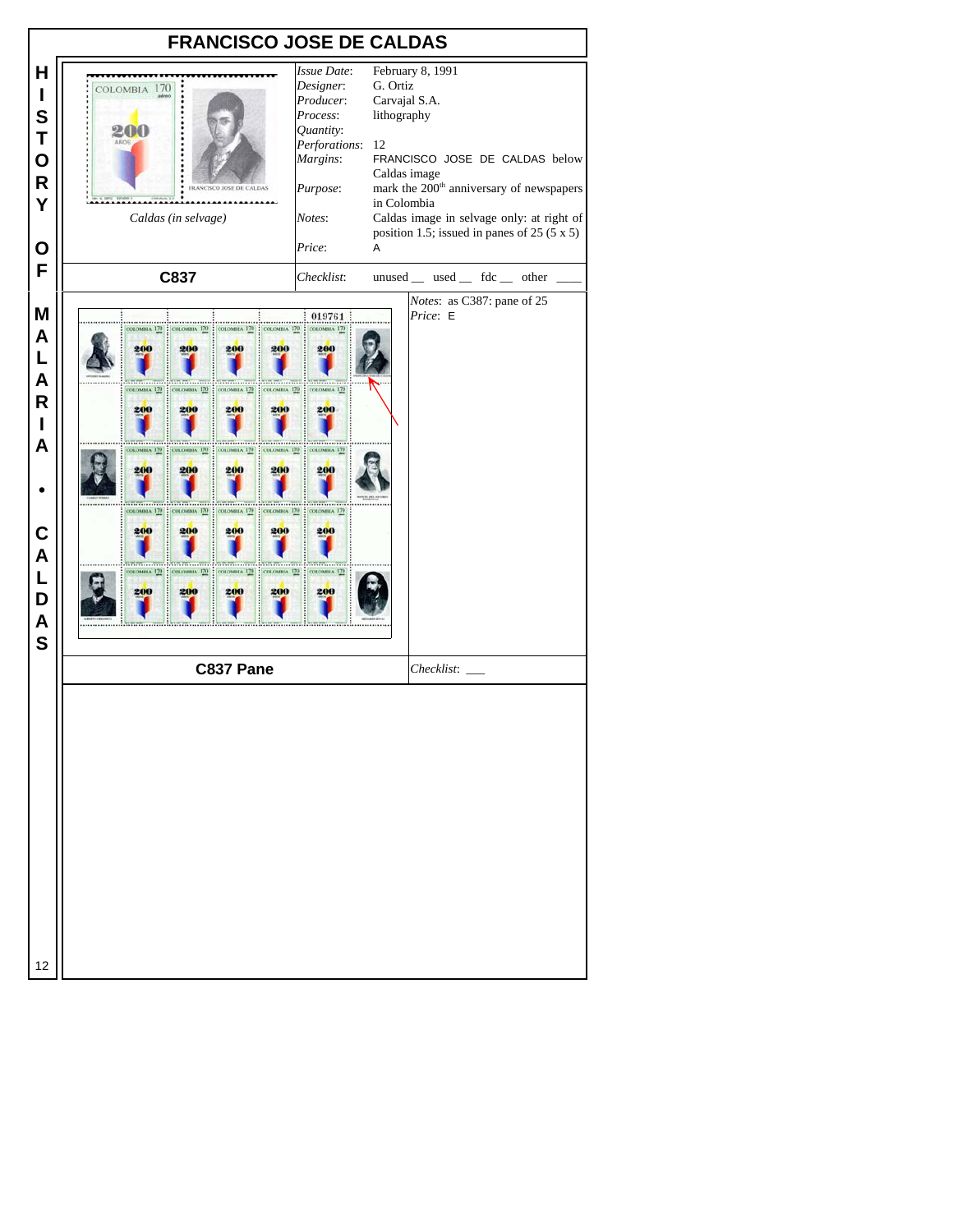|          | <b>FRANCISCO JOSE DE CALDAS</b>                                              |                                    |                                                                                       |
|----------|------------------------------------------------------------------------------|------------------------------------|---------------------------------------------------------------------------------------|
| $Caldas$ | Issue Date:<br>Notes: #402 overprinted in black for official use<br>Price: B | 1937<br><b>JFICIAL</b>             | Н<br>I<br>S<br>T<br>$\mathbf O$<br>$\mathsf R$<br>Y<br>O                              |
| O3       | Checklist:                                                                   | $unused$ <sub><math>-</math></sub> | F                                                                                     |
|          |                                                                              |                                    | M<br>$\boldsymbol{\mathsf{A}}$<br>A<br>R<br>L<br>A<br>C<br>A<br>D<br>A<br>$\mathbf S$ |
|          |                                                                              |                                    | 13                                                                                    |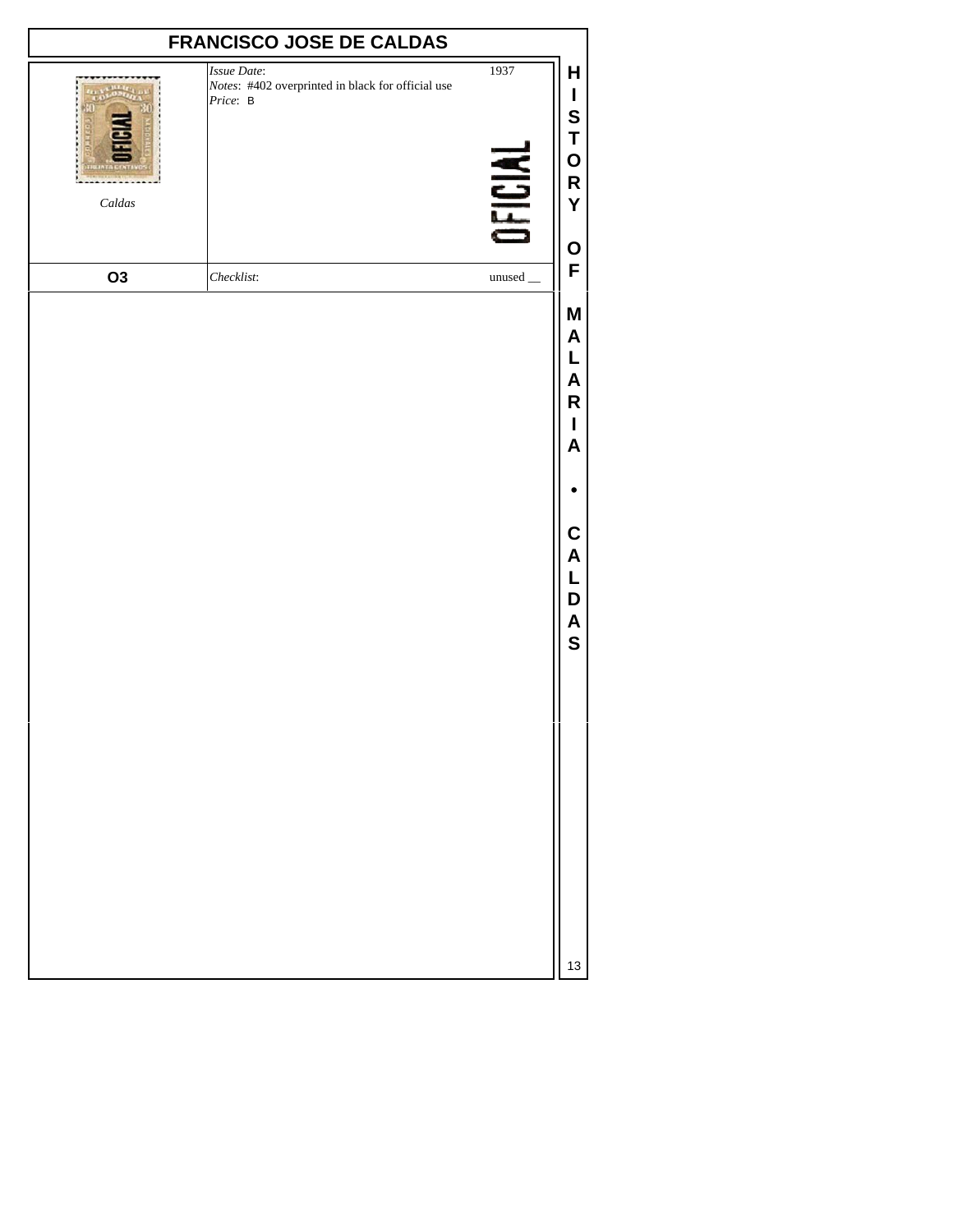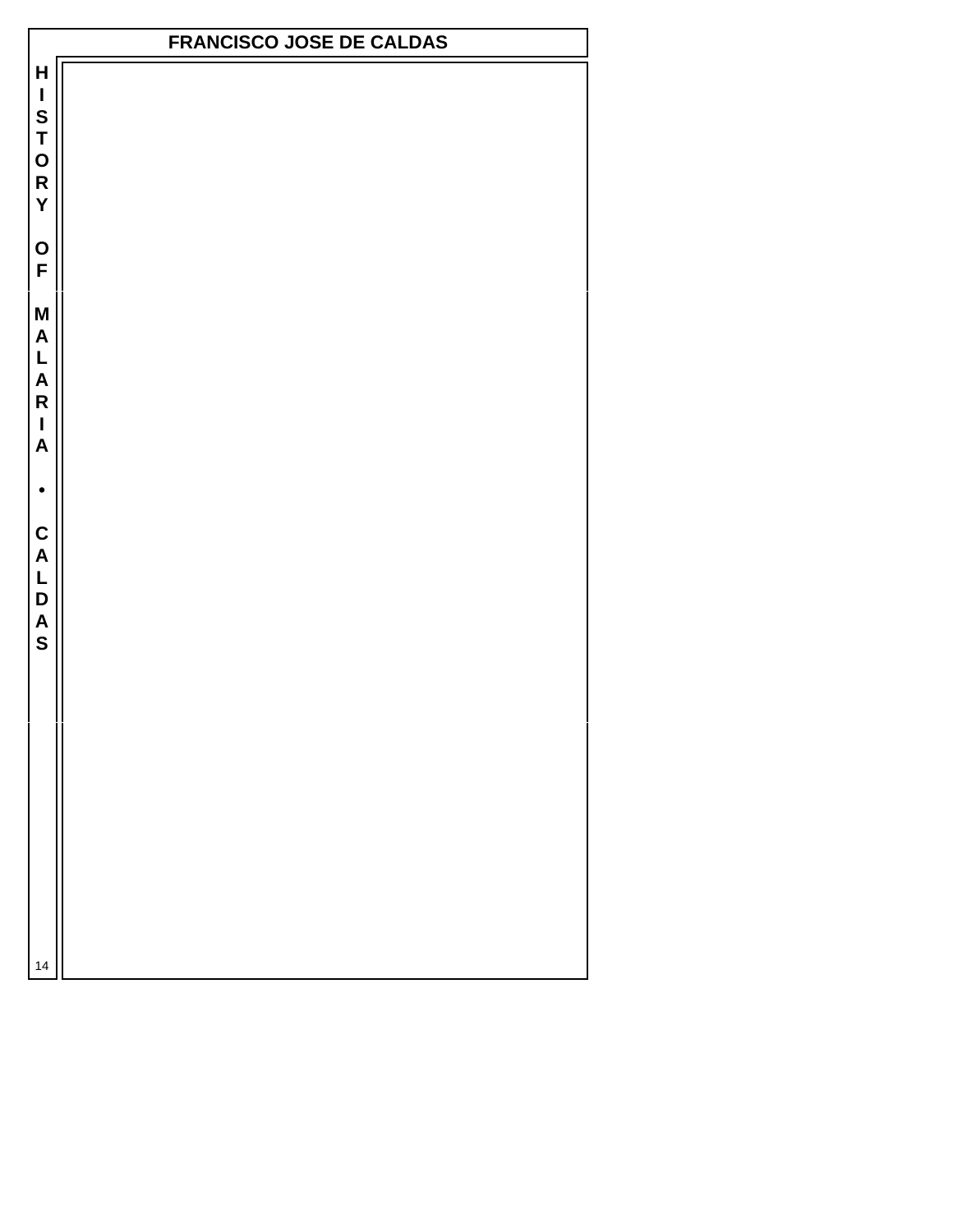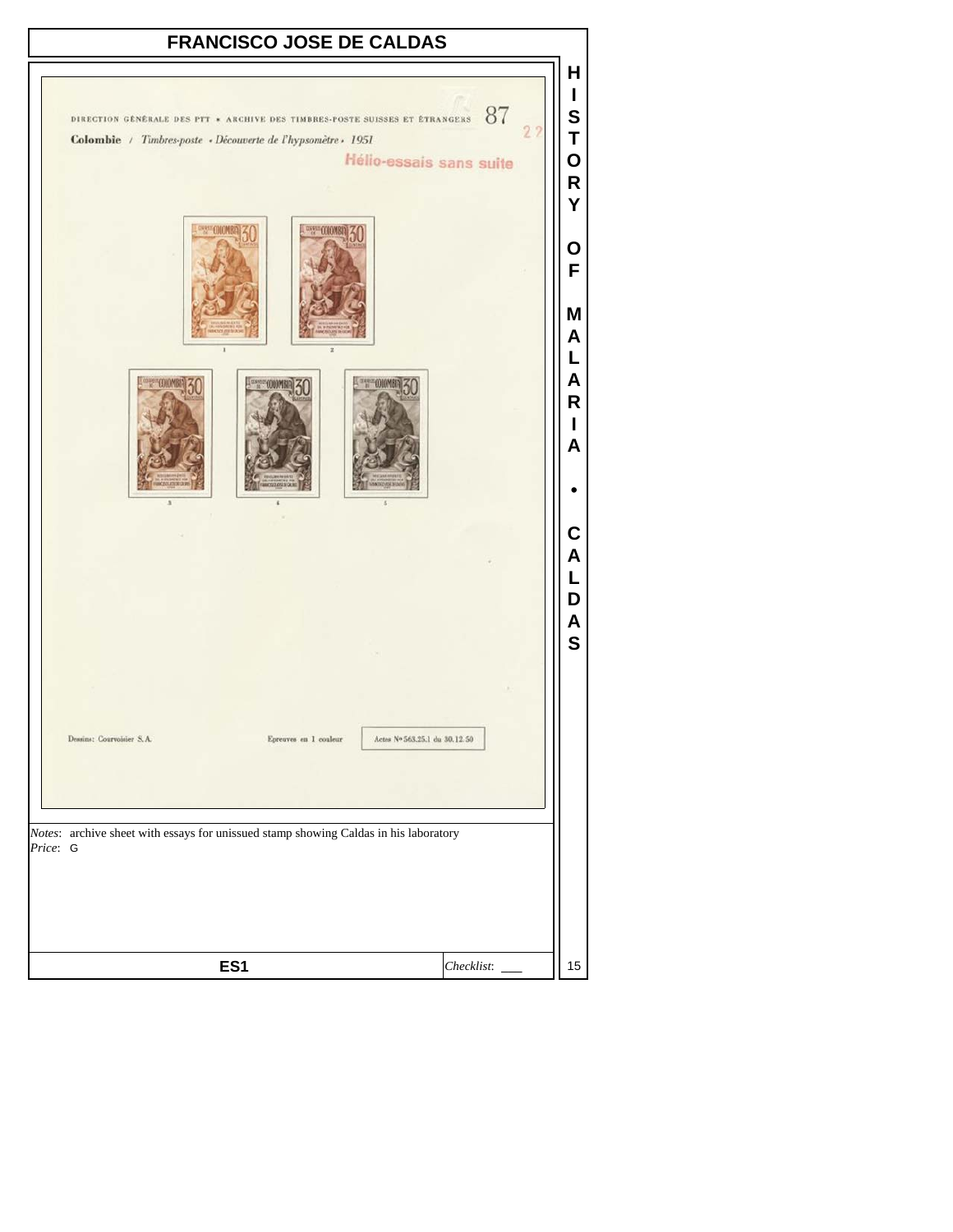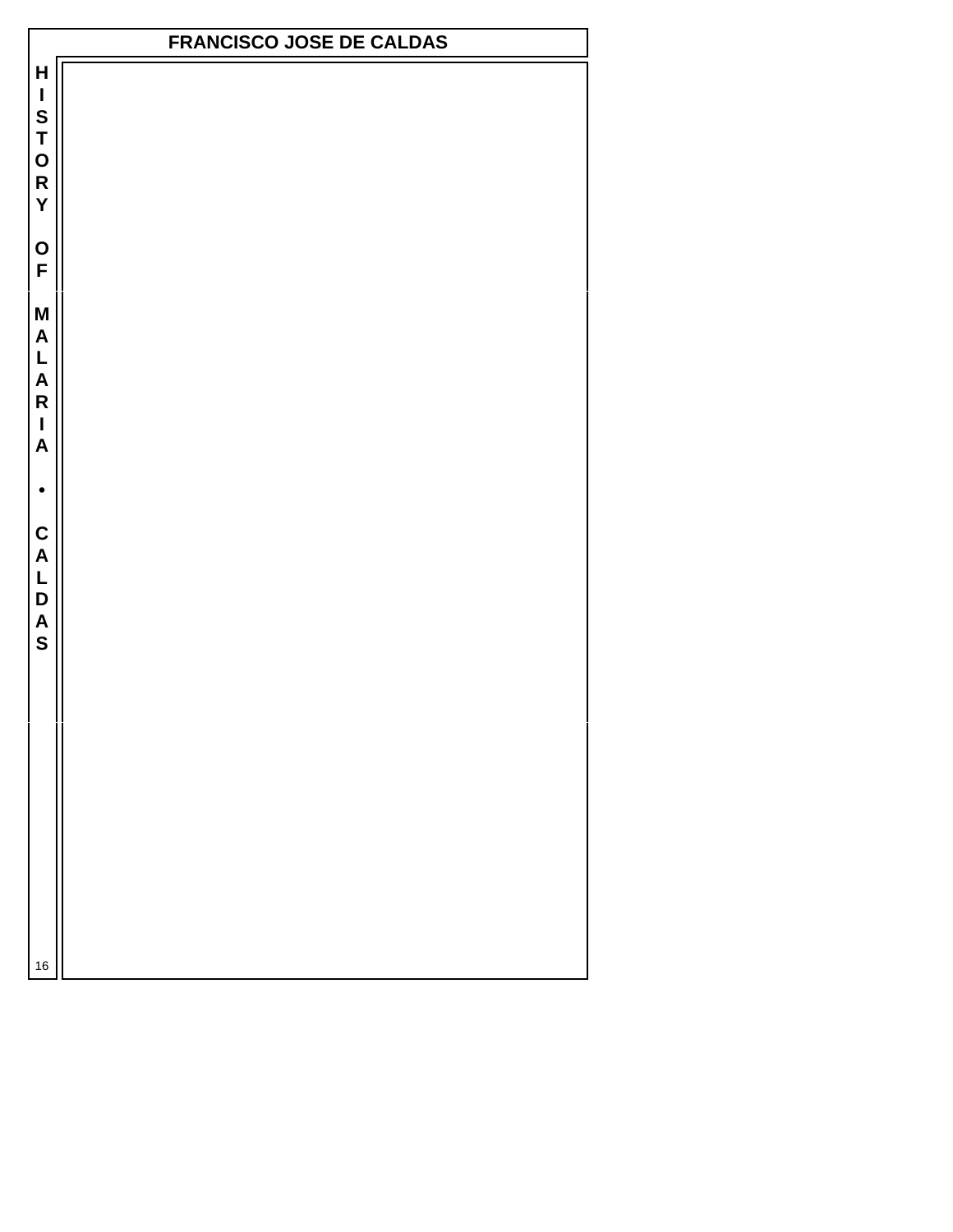| <b>FRANCISCO JOSE DE CALDAS</b>                                                                                   |                                                                                                                           |                                                               |  |  |
|-------------------------------------------------------------------------------------------------------------------|---------------------------------------------------------------------------------------------------------------------------|---------------------------------------------------------------|--|--|
| <b>RELATED MATERIAL</b>                                                                                           |                                                                                                                           | H                                                             |  |  |
| EL BANCO DE LA REPUBLICA<br><b>VEINTE PESOS ORO</b><br>09261299<br><b>ARTISTER</b><br>COLOMBIA<br>ENERO P DE 1982 | Description: Colombian 20P note<br>featuring Caldas<br>January 1, 1982<br>Issue Date:<br>Notes:<br>Price:<br>$\, {\bf B}$ | $\mathbf{I}$<br>S<br>Τ<br>0<br>R<br>Y                         |  |  |
| 09261299<br>RM1                                                                                                   | $Checklist:$ $\_\_$                                                                                                       | O<br>F                                                        |  |  |
|                                                                                                                   |                                                                                                                           | M<br>Α<br>Α<br>R<br>A<br>С<br>Α<br>L<br>D<br>A<br>$\mathbf S$ |  |  |